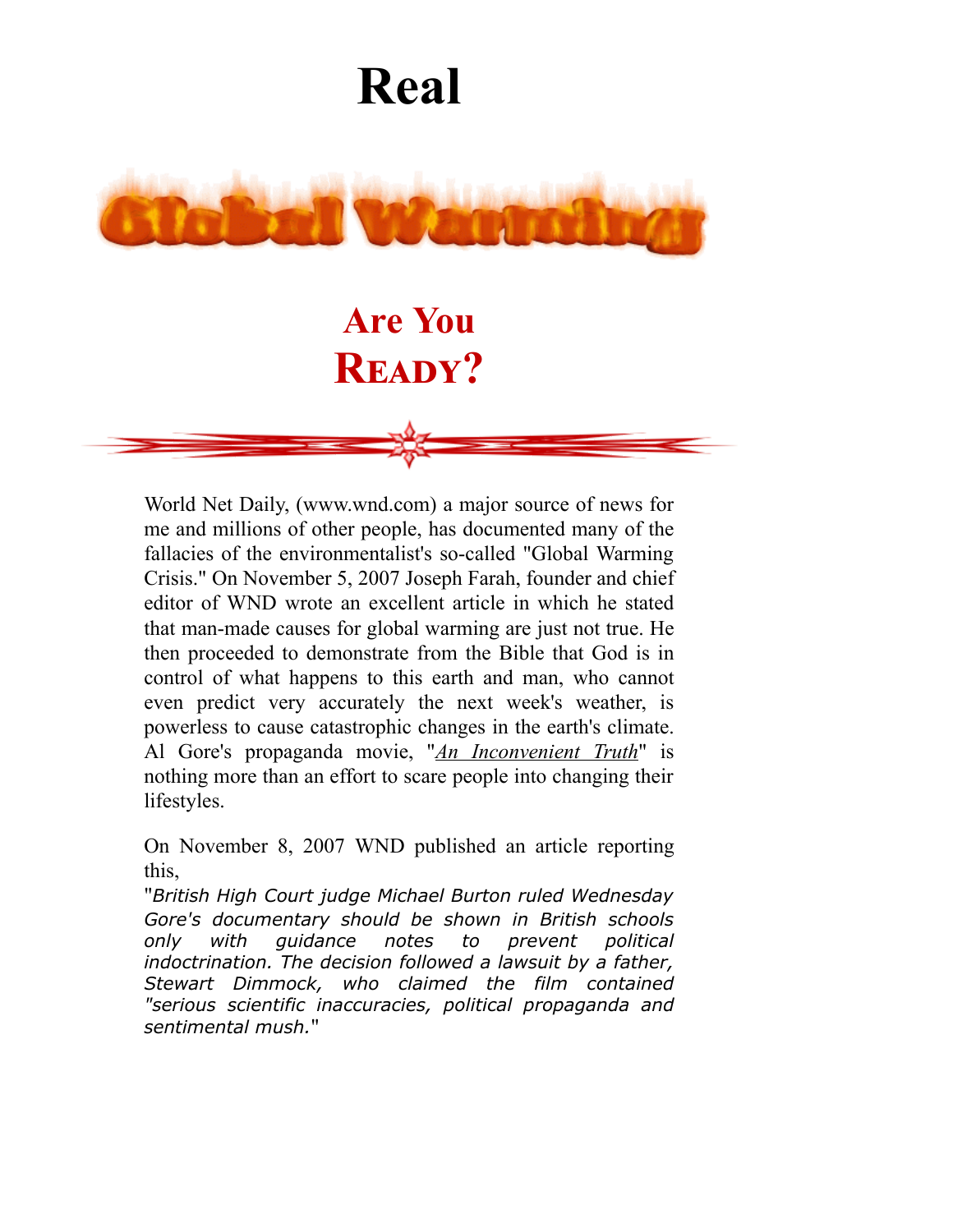The article continues, to list 11 serious scientific errors in the film and demands that the Nobel Peace Prize Committee retract Al Gore's award.

Several of the 11 serious scientific errors" are edited for space and reprinted as follows: *The film claims that melting snows on Mount Kilimanjaro evidence global warming. The Government's expert was forced to concede that this is not correct. The film suggests that evidence from ice cores proves that rising CO2 causes temperature increases over 650,000 years. The court found that the film was misleading: Over that period the rises in CO2 lagged behind the temperature rises by 800-2000 years. The film uses emotive images of Hurricane Katrina and suggests that this has been caused by global warming. The Government's expert had to accept that it was "not possible" to attribute one-of events to global warming. The film shows the drying up of Lake Chad and claims that this was caused by global warming. The Government's expert had to accept that this was not the case. The film claims that a study showed that polar bears had drowned due to disappearing arctic ice. It turned out that Mr. Gore had misread the study: In fact four polar bears drowned, and this was because of a particularly violent storm. The film threatens that global warming could stop the Gulf Stream, throwing Europe into an ice age: The Claimant's evidence was that this was a scientific impossibility. The film blames global warming for species losses including coral reef bleaching. The Government could not find any evidence to support this claim.*

Also, over 19,000 credible scientists have taken a stand against the idea that global warming, if it exists, is caused by man (The place to research this opposition if you would like to see the names of these men of science is,<http://www.oism.org/pproject/index.htm>, and another link to follow to get good info is, [http://www.geocraft.com/WVFossils/greenhouse\\_data.html.](http://www.geocraft.com/WVFossils/greenhouse_data.html) Yet, the media and others of their liberal ilk continue to spout their religious philosophy of man-caused global warming. In April, 2009, Congress held hearings on the subject of global warming and refused to allow dissenting voices. Their minds were made up, and nothing was going to interfere with their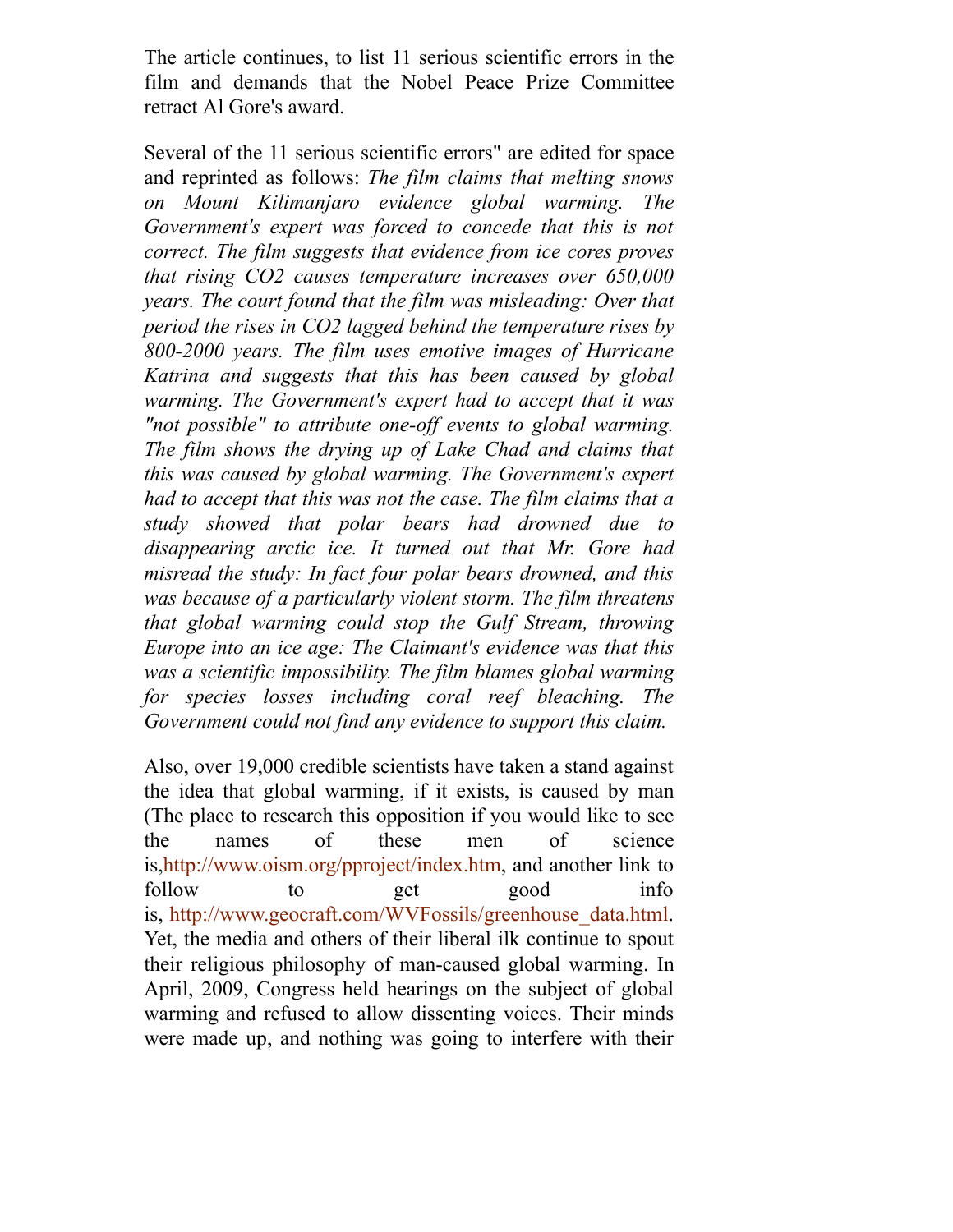agenda. They brought in that world renowned scientist, Al Gore, and he continued to spout his lies about man causing the so-called global warming crisis. Lord Monckton, who also has totally debunked Gore's lies was flown in by opponents of global warming, but was denied the opportunity to testify by the committee. So much for open debate in the U.S. Congress. Follow the link listed as follows: http://www.climatedepot.com/a/429/Report-[Democrats-Refuse-to-Allow-Skeptic-to-Testify-Alongside-](http://www.climatedepot.com/a/429/Report-Democrats-Refuse-to-Allow-Skeptic-to-Testify-Alongside-Gore-At-Congressional-Hearing)Gore-At-Congressional-Hearing..What is wrong with their thinking? It is based upon the age-old ideas that man is the product of millions of years of evolution and therefore God does not exist. It is just more of the blather that is promoted by the anti-God zealots, who follow their religion of evolution with a zeal that most Christians should have towards their Saviour. Evolution is a religious belief centered around the idea that man is here on earth just as a product of chance random processes. It is sheer nonsense without a shred of real scientific evidence to back it up...

What is really the future for planet Earth? It is not going to be destroyed by man. God is in control of earth and has given us many promises concerning the future of the earth and its people. Yes, God has some very definite plans for this globe upon which we live.

*2 Peter 3:10-12 But the day of the Lord will come as a thief in the night; in the which the heavens shall pass away with a great noise, and the elements shall melt with fervent heat, the earth also and the works that are therein shall be burned up.* <sup>11</sup> *Seeing then that all these things shall be dissolved, what manner of persons ought ye to be in all holy conversation and godliness,* <sup>12</sup> *Looking for and hasting unto the coming of the day of God, wherein the heavens being on fire shall be dissolved, and the elements shall melt with fervent heat?*

According to this portion of Scripture God is going to renovate this earth someday soon and it behooves each of us to be ready. The Christian will not experience this God caused